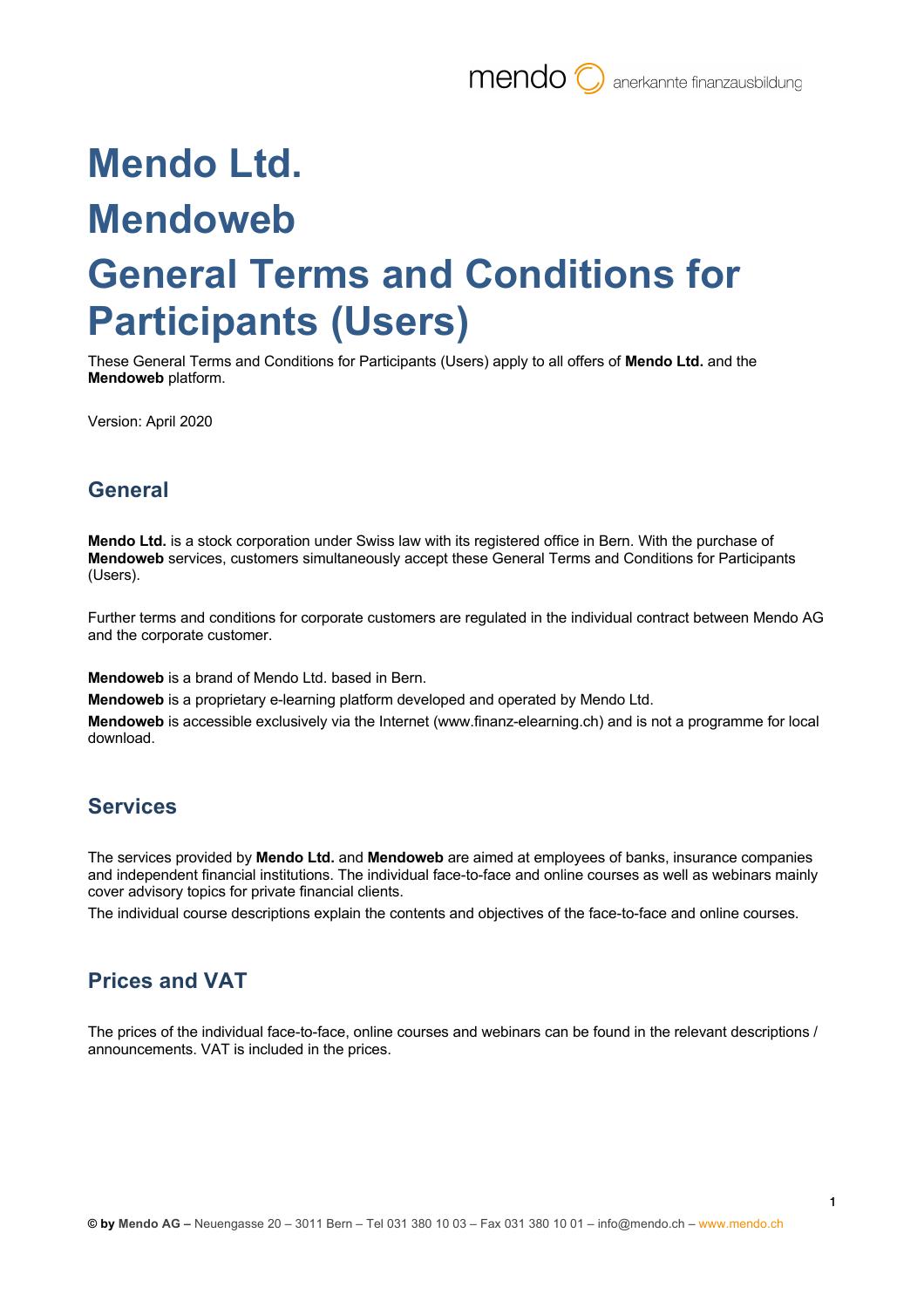# **Registration, admission to the course and to the VBV and IAF examinations**

As a rule, registration takes place electronically on the homepage.

By registering, the client accepts the General Terms and Conditions for Participants (users).

With his/her registration, the user confirms that he/she has taken note of the conditions for admission to the examinations of the VBV or the IAF. The relevant information can be found on the websites of the two awarding bodies or can be obtained directly from them. The client is responsible for registering for the examination on time. The client is also solely responsible for fulfilling the admission requirements for the examinations.

#### **Programme and price adjustments**

Mendo Ltd. reserves the right to make changes to the programme, descriptions, prices and these General Terms and Conditions for Participants (Users).

## **Course Confirmation**

Upon request and provided that participation in a face-to-face, online course or webinar has been confirmed, **Mendo Ltd.** will issue a course confirmation. The end of the course must have taken place within the last 12 months prior to such confirmation.

#### **Confirmation of payment**

Upon request and on condition that the payment of the course fee has been received, **Mendo Ltd.** will provide the user with a confirmation of payment of the course fees paid by the participant. However, the end of the course may not be more than 2 years prior to such confirmation.

#### **Confidentiality and data protection**

All information, documents and data entrusted to **Mendo Ltd.** or the user or becoming known to **Mendo Ltd.** in connection with the provision of the contractual services are to be kept confidential and may only be used in the context of the provision of the contractual services and accessible to those employees (own and any third parties called in) who need them for the provision under this contract. The obligation of confidentiality and data protection remains in force after termination of this contract and applies to **Mendo Ltd.** and the user.

By registering for a course, the user agrees that Mendo Ltd. may use their personal data (personal details, course statistics, compliance with payment modalities, etc.). This personal data may be used exclusively by **Mendo Ltd.** in various ways (for advertising purposes, non-admission to the course due to non-compliance with payment modalities, etc.). Anyone wishing to refuse the use of personal data must notify **Mendo Ltd.** in writing.

#### **Course documents**

The price per course includes the corresponding course documentation provided by Mendo Ltd.. The latter are only available to those course participants who have paid for the course.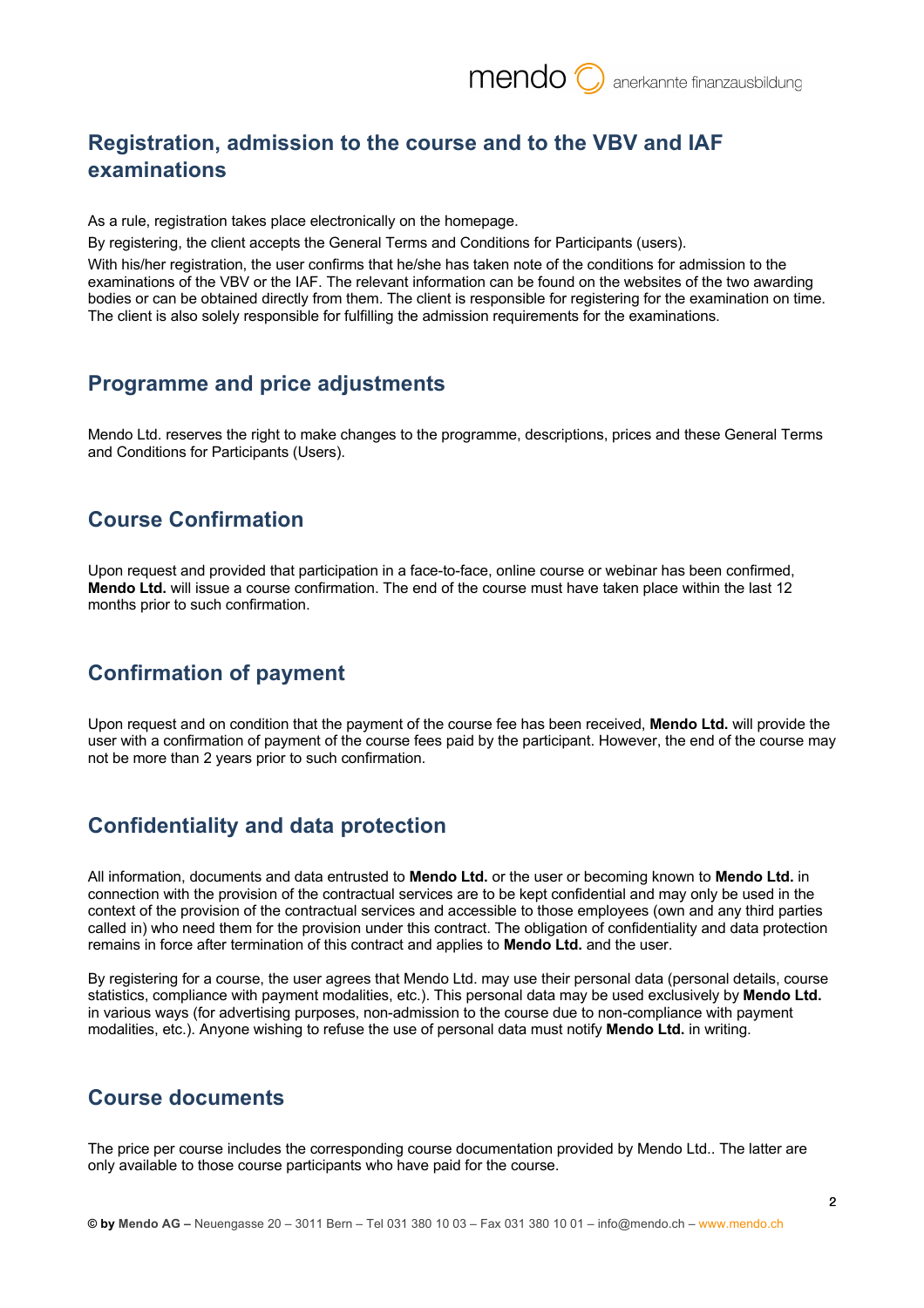For certain courses, users are required to purchase additional reference books or booklets at their own expense.

## **Copyright and rights of use**

All rights to the content created **by Mendo Ltd.** are and remain with **Mendo Ltd**.. Without written permission from **Mendo Ltd.**, it is not permitted to reproduce, copy, photograph, pass on, use for one's own teaching media in the broadest sense, etc. any content or parts thereof in any form whatsoever.

During the standard duration of a face-to-face, online course or webinar, the user is entitled to edit and use the individual documents for his/her own use. The online courses are made available exclusively via the Internet and access to our **Mendoweb** platform. Access is exclusively at the disposal of the user.

It is strictly forbidden to film or otherwise audio-visually record courses and to publish/distribute the content. This prohibition also applies to personal use. However, personal notes for the user's own use are permitted.

#### **Classroom Courses Mendo Ltd.**

#### **Registration and payment deadline for Mendo Ltd. courses**

Registration takes place on the website www.mendo.ch or in the form provided on an individual basis. The dates for registration are stated in the course announcements.

The payment deadline stated in the invoice must be observed. By registering for a course, the user undertakes to pay the course fees. Non-payment of the course fees does not constitute a deregistration.

Procedure in the event of non-payment: The first reminder is sent free of charge after 30 days, a second reminder is sent after 10 days thereafter and incurs a reminder fee of CHF 50. Should these two steps not result in payment of fees owed, legal action will be taken at the user's expense. The right to claim interest on arrears and further damage caused by delay is reserved.

#### **Course organisation**

For organisational reasons, **Mendo Ltd.** reserves the right to postpone courses, combine classes or change the course location. Due to the number of course registrations, **Mendo Ltd.** reserves the right to form classes as needed. This may result in a postponement of the course dates.

For quality reasons, **Mendo Ltd.** sets a minimum and maximum number of participants for a course. Registrations are accepted according to the date of receipt, taking into account the timely payment of the course fee. If the minimum number of participants is not reached, the course will not be held and any course fee already paid will be refunded. In such a case, the user will be informed in good time by e-mail.

If the maximum number of participants is exceeded, Mendo Ltd. reserves the right to place a user on a waiting list and to consider his/her registration only for the next course. In such a case, the user has the right to cancel without incurring any costs.

If, for whatever reason, a face-to-face course cannot take place as planned, Mendo Ltd. will endeavour to offer an equivalent alternative.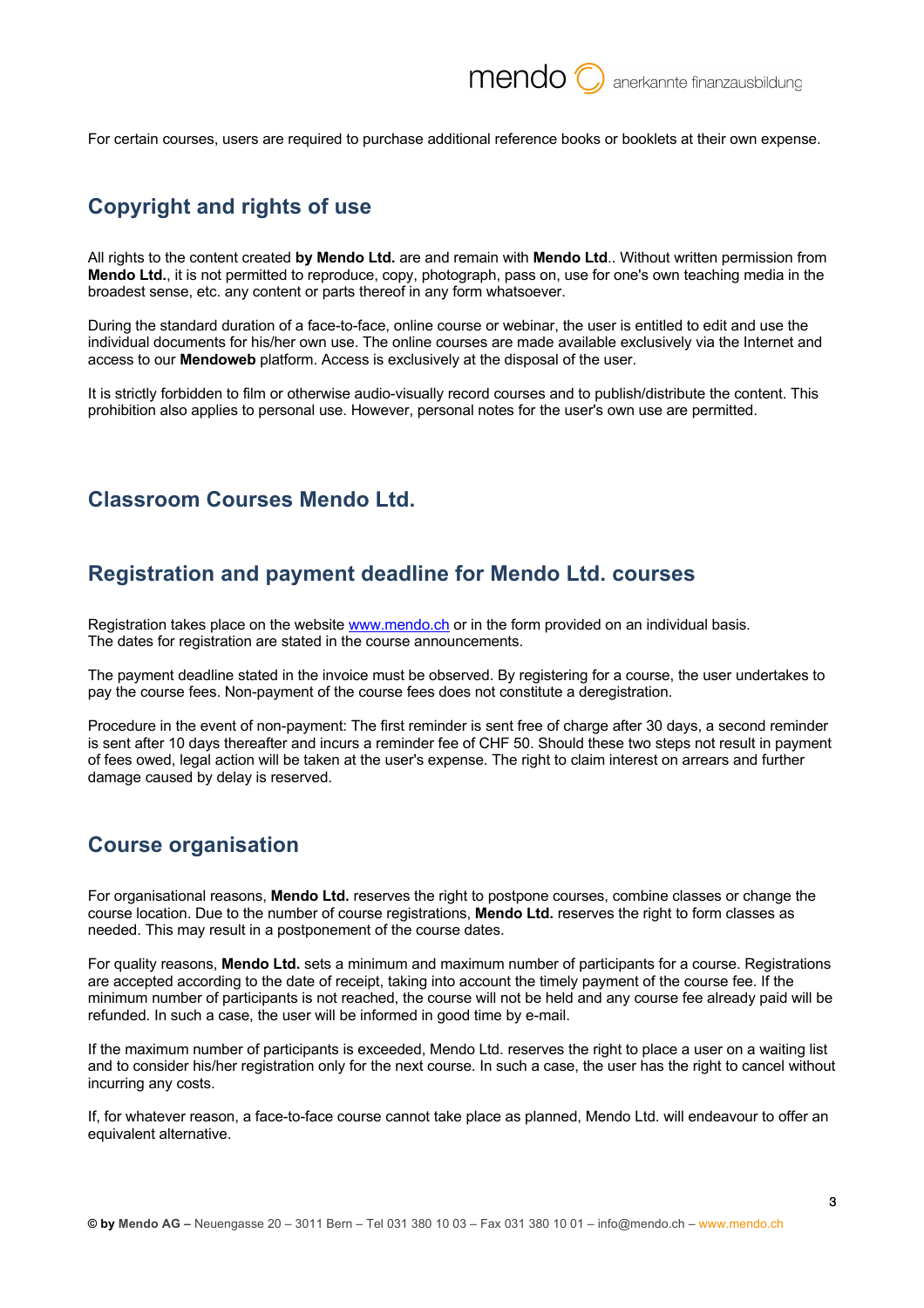## **Withdrawal; Cancellation**

Every cancellation entails administrative work. The following rules therefore apply:

Cancellation must be made by e-mail, the date of receipt is considered the effective date of cancellation.

Cancellation must be made in writing. Non-payment or even verbal notification to a instructor or employee of **Mendo Ltd.** does not count as a cancellation.

In case of deregistration...

- ... by the registration date, no fees will be charged.
- ... between the registration date and one month prior to the start of the course, half of the course fee will be charged
- ... within the last month before the start of the course, the entire course fee will be charged.

In case of justified cancellations within the last month, the user can find an agreement together with **Mendo Ltd.** so that the customer can attend his course at a next implementation. If the user does not attend such a course, the course fee will be refunded after deduction of an administration fee of CHF 400.

It is at the discretion of Mendo Ltd. whether a cancellation is justified or not. The user is not automatically entitled to a refund of the course fee.

#### **Missed lessons**

If the user is unable to attend all lessons, no refund will be made by Mendo Ltd.; neither for the total course fee nor on a pro rata basis. This also applies if the user is prevented from attending the course due to illness or accident. If a course can be run again, missed lessons can be made up.

#### **Online courses Mendoweb**

#### **Registration and user account**

Registration for an online course takes place electronically on the homepage www.finanz-elearning.ch. By registering, the user directly sets up their user account (user profile, user name and password).

The user is obliged to provide truthful information about his personal data as well as to keep the access data confidential and not to make it accessible to third parties. In case of suspected infringement, **Mendo Ltd.** reserves the right to delete a user account or to block access to the user account at any time and without giving reasons. The user is obliged to contact and inform **Mendo Ltd.** immediately, if their user account is suspected of being or has been misused by third parties.

After receipt of the invoice amount on the account of **Mendo Ltd.**, access for the user will be re-activated by **Mendo Ltd.**.

In case of corporate customers, users will receive further, separate information upon registration.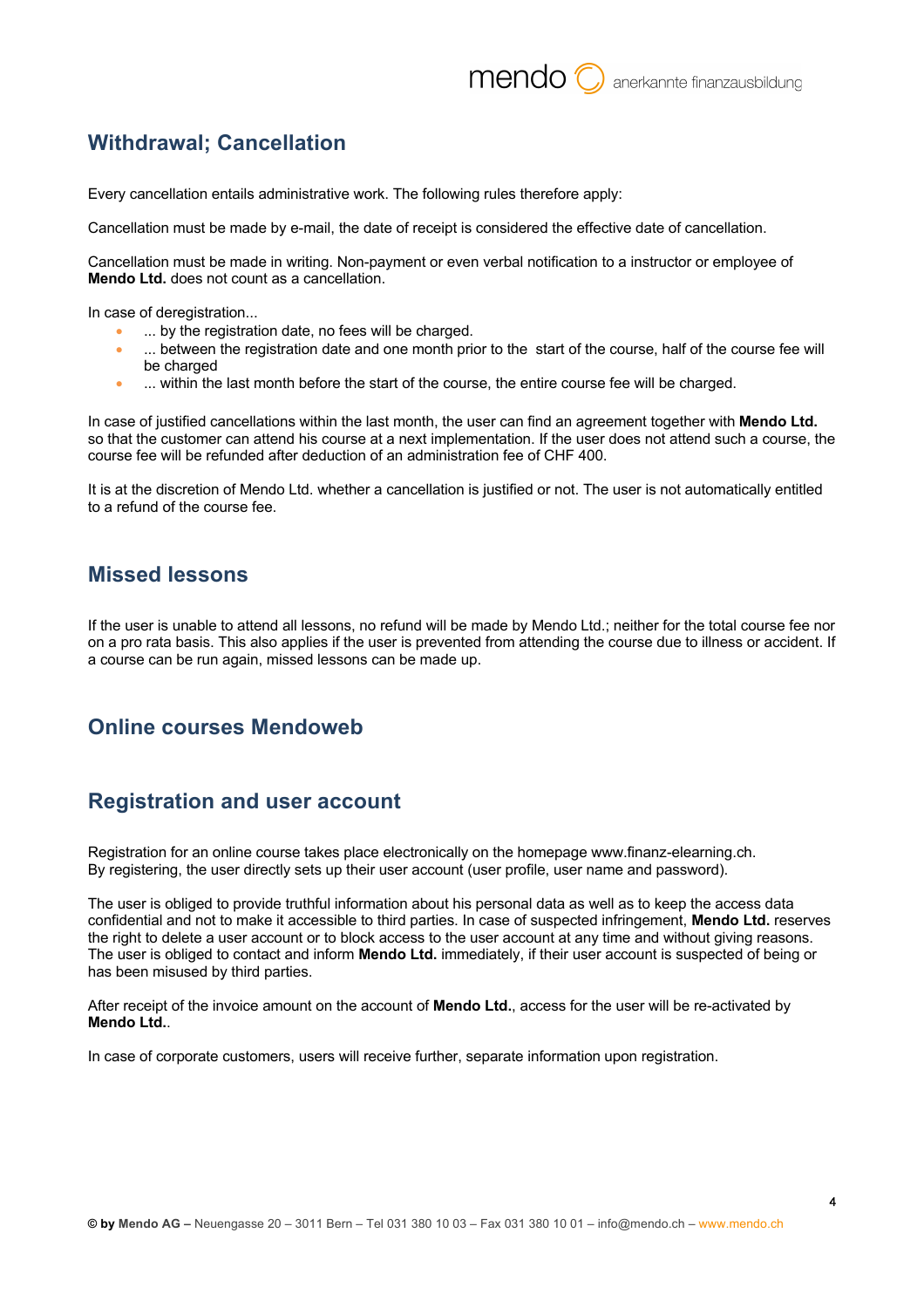#### **Invoicing, terms of payment and collection**

For individual customers, payment is made directly via the payment system on the **Mendoweb** platform. Corporate clients receive an individual invoice. This is to be paid net within 30 days.

Procedure in the event of non-payment: The first reminder is sent free of charge after 30 days, a second reminder is sent after 10 days and incurs a reminder fee of CHF 50. In a further step, legal action will be taken at the customer's expense. The right to claim interest on arrears and further damage caused by delay is reserved.

## **Standard duration**

All online courses have a standard duration. The standard duration fixes the duration for which an online course can be processed. This is specified in the individual descriptions. After the standard duration has expired, the respective online course is automatically closed. Non-use of a booked online course does not entitle the user to claim back the course fees or pro-rata portions thereof.

## **Webinars and meetings**

For webinars or digital meetings **Mendo Ltd.** works with external systems which allow webinar and/or meeting functions.

Registration takes place directly on the external system after invitation / notification by **Mendo Ltd.**. Each user assumes full responsibility for the use of these external systems. **Mendo Ltd.** declines any responsibility in this context.

## **General Final Provisions**

#### **Disclaimer**

**Mendo Ltd.**, together with its technical business partners, strives to provide the highest possible availability. However, **Mendo Ltd.** does not assume any warranty or guarantee for this beyond those given by the technical business partners to **Mendo Ltd.**. The customer waives - as far as legally permissible - any warranty, claims for damages and the like, even if data is lost through the use of the services.

In any case the liability of **Mendo Ltd.** is limited to the amount of the paid course fees.

# **Applicable Law and Jurisdiction**

These General Terms and Conditions for Participants (Users) are governed by Swiss law. Any disputes arising out of or in connection with them shall be subject to the jurisdiction of the ordinary courts of the Canton of Bern. The place of jurisdiction is **Berne**.